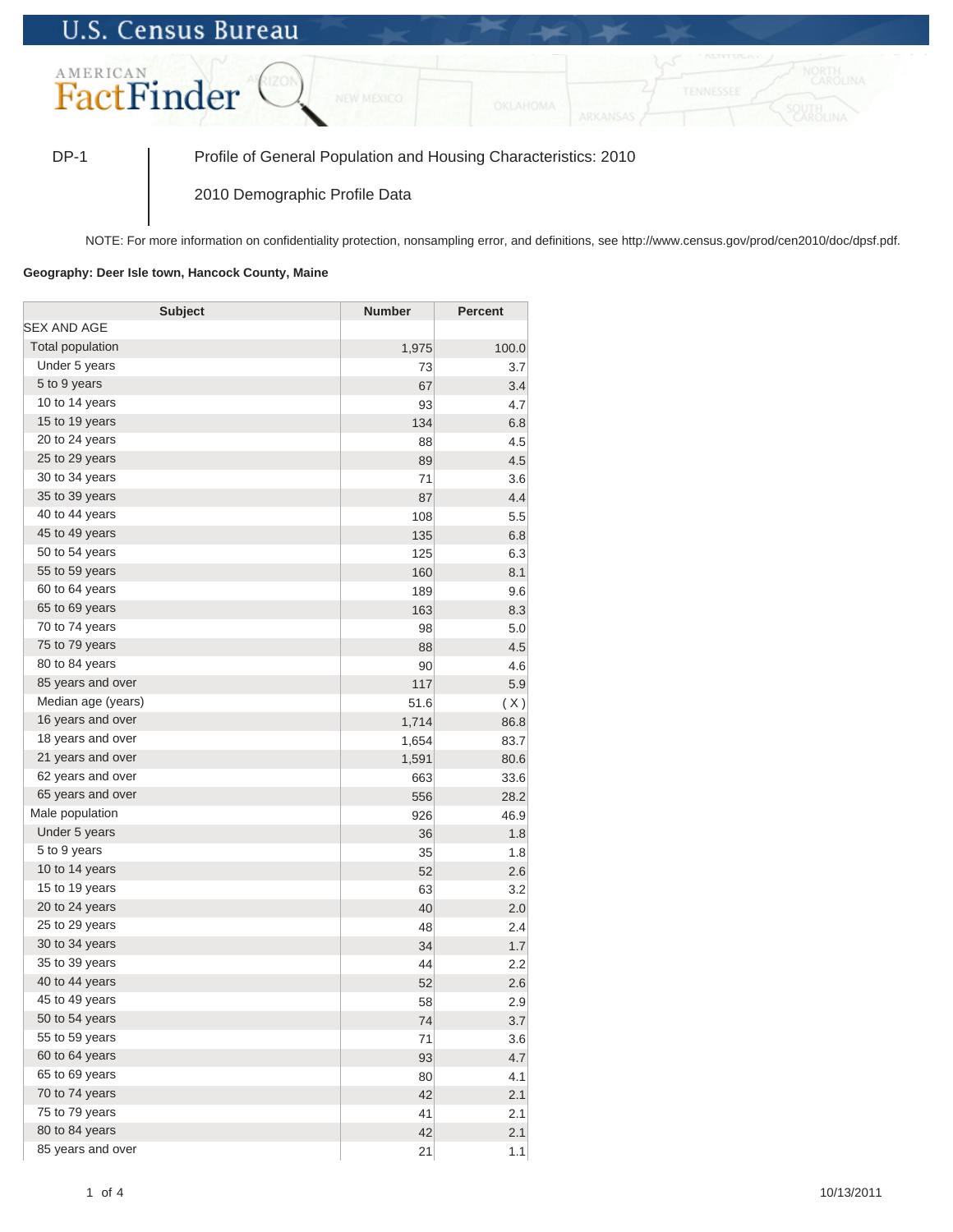| <b>Subject</b>                                                    | <b>Number</b> | <b>Percent</b> |
|-------------------------------------------------------------------|---------------|----------------|
| Median age (years)                                                | 50.1          | (X)            |
| 16 years and over                                                 | 788           | 39.9           |
| 18 years and over                                                 | 762           | 38.6           |
| 21 years and over                                                 | 730           | 37.0           |
| 62 years and over                                                 | 279           | 14.1           |
| 65 years and over                                                 | 226           | 11.4           |
| Female population                                                 | 1,049         | 53.1           |
| Under 5 years                                                     | 37            | 1.9            |
| 5 to 9 years                                                      | 32            | 1.6            |
| 10 to 14 years                                                    | 41            | 2.1            |
| 15 to 19 years                                                    | 71            | 3.6            |
| 20 to 24 years                                                    | 48            | 2.4            |
| 25 to 29 years                                                    | 41            | 2.1            |
| 30 to 34 years                                                    | 37            | 1.9            |
| 35 to 39 years                                                    | 43            | 2.2            |
| 40 to 44 years                                                    | 56            | 2.8            |
| 45 to 49 years                                                    | 77            | 3.9            |
| 50 to 54 years                                                    |               |                |
| 55 to 59 years                                                    | 51            | 2.6            |
| 60 to 64 years                                                    | 89            | 4.5            |
|                                                                   | 96            | 4.9            |
| 65 to 69 years                                                    | 83            | 4.2            |
| 70 to 74 years                                                    | 56            | 2.8            |
| 75 to 79 years                                                    | 47            | 2.4            |
| 80 to 84 years                                                    | 48            | 2.4            |
| 85 years and over                                                 | 96            | 4.9            |
| Median age (years)                                                | 54.1          | (X)            |
| 16 years and over                                                 | 926           | 46.9           |
| 18 years and over                                                 | 892           | 45.2           |
| 21 years and over                                                 | 861           | 43.6           |
| 62 years and over                                                 | 384           | 19.4           |
| 65 years and over                                                 | 330           | 16.7           |
| <b>RACE</b>                                                       |               |                |
| <b>Total population</b>                                           | 1,975         | 100.0          |
| One Race                                                          | 1,956         | 99.0           |
| White                                                             | 1,938         | 98.1           |
| <b>Black or African American</b>                                  | 4             | 0.2            |
| American Indian and Alaska Native                                 | 10            | 0.5            |
| Asian                                                             | 4             | 0.2            |
| Asian Indian                                                      | 0             | 0.0            |
| Chinese                                                           | 1             | 0.1            |
| Filipino                                                          | 1             | 0.1            |
| Japanese                                                          | 0             | 0.0            |
| Korean                                                            | 2             | 0.1            |
| Vietnamese                                                        | 0             | 0.0            |
| Other Asian [1]                                                   | 0             | 0.0            |
| Native Hawaiian and Other Pacific Islander                        | 0             | 0.0            |
| Native Hawaiian                                                   | 0             | 0.0            |
| Guamanian or Chamorro                                             | 0             | 0.0            |
| Samoan                                                            | 0             | 0.0            |
| Other Pacific Islander [2]                                        | 0             | 0.0            |
| Some Other Race                                                   | 0             |                |
| Two or More Races                                                 |               | 0.0            |
| White; American Indian and Alaska Native [3]                      | 19            | 1.0            |
| White; Asian [3]                                                  | 16            | 0.8            |
|                                                                   | 2             | 0.1            |
| White; Black or African American [3]                              | 0             | 0.0            |
| White; Some Other Race [3]                                        | 1             | 0.1            |
| Race alone or in combination with one or more other<br>races: [4] |               |                |
| White                                                             | 1,957         | 99.1           |
| <b>Black or African American</b>                                  | 4             | 0.2            |
| American Indian and Alaska Native                                 | 26            | 1.3            |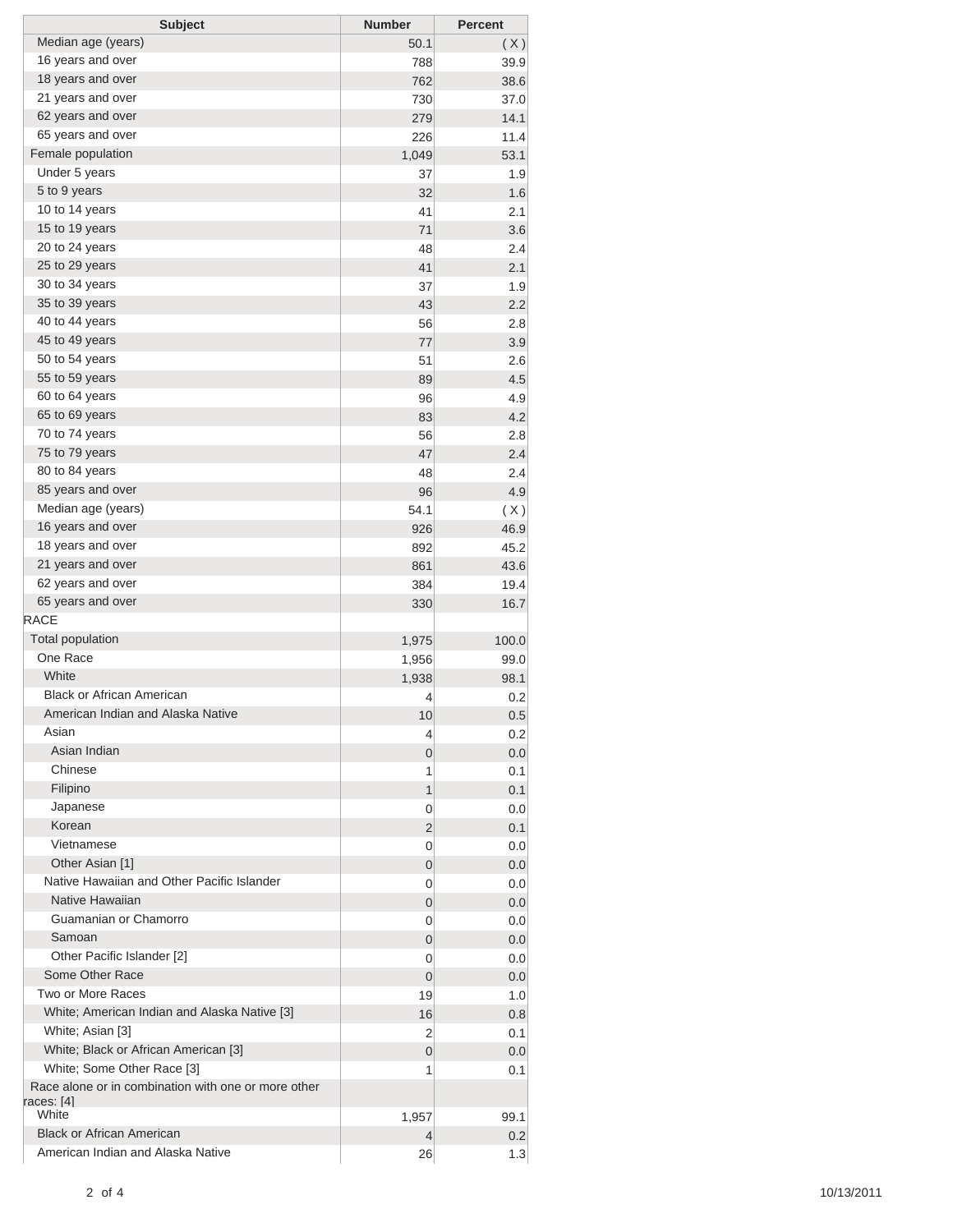| <b>Subject</b>                                                  | <b>Number</b>              | <b>Percent</b> |
|-----------------------------------------------------------------|----------------------------|----------------|
| Asian                                                           | 6                          | 0.3            |
| Native Hawaiian and Other Pacific Islander                      | 0                          | 0.0            |
| Some Other Race                                                 | 1                          | 0.1            |
| <b>HISPANIC OR LATINO</b>                                       |                            |                |
| <b>Total population</b>                                         | 1,975                      | 100.0          |
| Hispanic or Latino (of any race)                                | 9                          | 0.5            |
| Mexican                                                         | 5                          | 0.3            |
| Puerto Rican                                                    | 1                          | 0.1            |
| Cuban                                                           | $\overline{0}$             | 0.0            |
| Other Hispanic or Latino [5]                                    | 3                          | 0.2            |
| Not Hispanic or Latino                                          | 1,966                      | 99.5           |
| HISPANIC OR LATINO AND RACE                                     |                            |                |
| <b>Total population</b>                                         | 1,975                      | 100.0          |
| Hispanic or Latino                                              | 9                          | 0.5            |
| White alone                                                     | 9                          | 0.5            |
| Black or African American alone                                 | 0                          | 0.0            |
| American Indian and Alaska Native alone                         | $\overline{0}$             | 0.0            |
| Asian alone<br>Native Hawaiian and Other Pacific Islander alone | 0                          | 0.0            |
| Some Other Race alone                                           | $\overline{0}$             | 0.0            |
| Two or More Races                                               | 0                          | 0.0            |
|                                                                 | $\Omega$                   | 0.0            |
| Not Hispanic or Latino<br>White alone                           | 1,966                      | 99.5           |
| Black or African American alone                                 | 1,929                      | 97.7           |
| American Indian and Alaska Native alone                         | 4                          | 0.2            |
| Asian alone                                                     | 10                         | 0.5            |
| Native Hawaiian and Other Pacific Islander alone                | 4                          | 0.2            |
| Some Other Race alone                                           | $\overline{0}$<br>$\Omega$ | 0.0            |
| Two or More Races                                               | 19                         | 0.0<br>1.0     |
| <b>RELATIONSHIP</b>                                             |                            |                |
| <b>Total population</b>                                         |                            | 100.0          |
| In households                                                   | 1,975<br>1,907             | 96.6           |
| Householder                                                     | 929                        | 47.0           |
| Spouse [6]                                                      | 432                        | 21.9           |
| Child                                                           | 381                        | 19.3           |
| Own child under 18 years                                        | 296                        | 15.0           |
| Other relatives                                                 | 45                         | 2.3            |
| Under 18 years                                                  | 18                         | 0.9            |
| 65 years and over                                               | 11                         | 0.6            |
| <b>Nonrelatives</b>                                             | 120                        | 6.1            |
| Under 18 years                                                  | $\overline{7}$             | 0.4            |
| 65 years and over                                               | 10                         | 0.5            |
| Unmarried partner                                               | 83                         | 4.2            |
| In group quarters                                               | 68                         | 3.4            |
| Institutionalized population                                    | 68                         | 3.4            |
| Male                                                            | 17                         | 0.9            |
| Female                                                          | 51                         | 2.6            |
| Noninstitutionalized population                                 | 0                          | 0.0            |
| Male                                                            | $\mathbf 0$                | 0.0            |
| Female                                                          | 0                          | 0.0            |
| <b>HOUSEHOLDS BY TYPE</b>                                       |                            |                |
| <b>Total households</b>                                         | 929                        | 100.0          |
| Family households (families) [7]                                | 533                        | 57.4           |
| With own children under 18 years                                | 178                        | 19.2           |
| Husband-wife family                                             | 432                        | 46.5           |
| With own children under 18 years                                | 113                        | 12.2           |
| Male householder, no wife present                               | 47                         | 5.1            |
| With own children under 18 years                                | 31                         | 3.3            |
| Female householder, no husband present                          | 54                         | 5.8            |
| With own children under 18 years                                | 34                         | 3.7            |